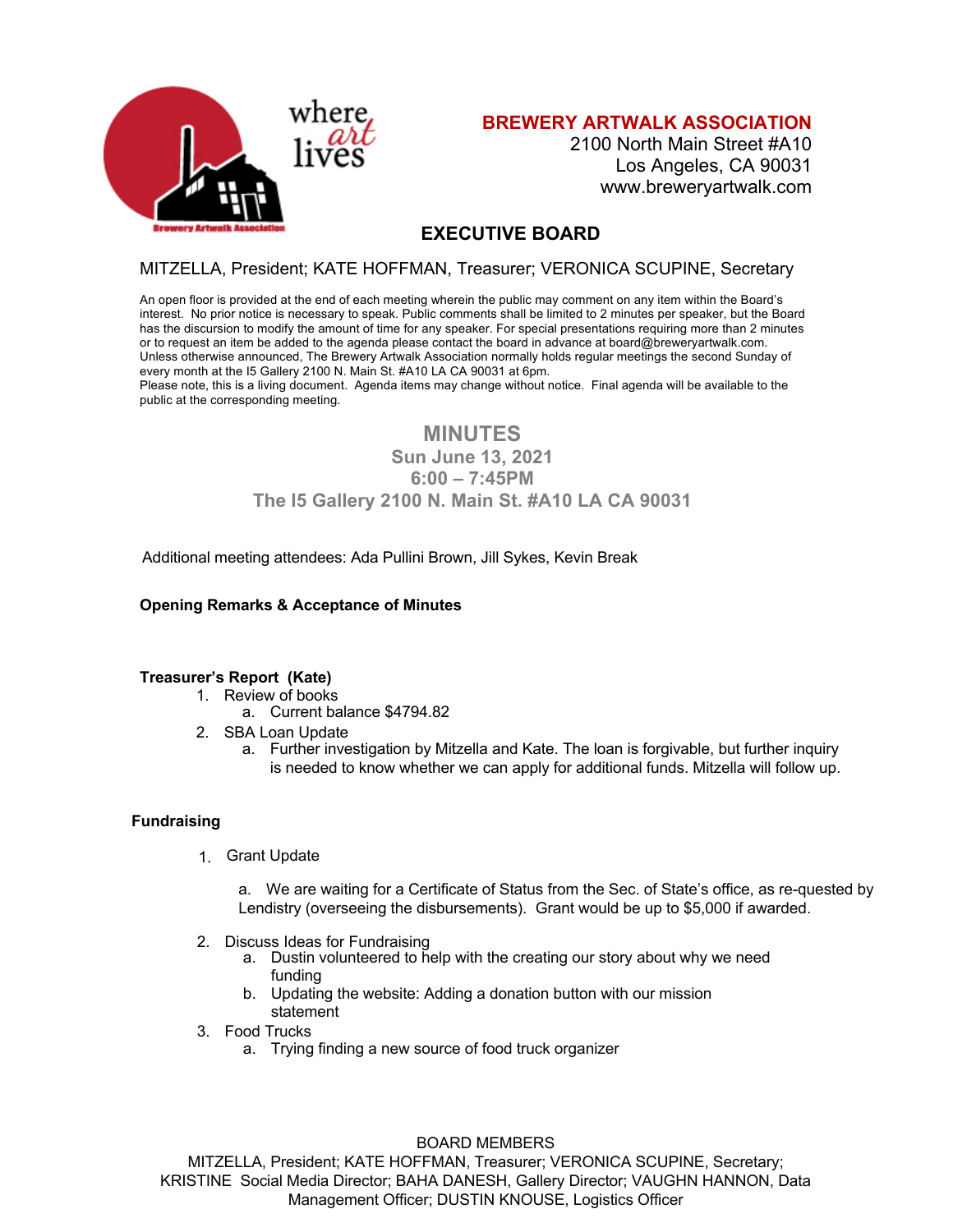#### **Board Business**

- 1. Review of Survey Results for Town Hall
	- a. Residents are split on whether to hold a Fall Artwalk. As of our meeting, we received only 9 responses: 4 in favor, 3 against, and 2 who did not address the question
- 2. Set Town Hall Date/Time and Format
	- a. Zoom meeting. Webinar style.
	- b. 9-10 am. Tentative date of June 26th (Saturday)

#### **Logistics (Dustin)**

- 1. Porta Potty Quotes
	- a. Previous company was bought out and rates are now 4 times the previous price
	- b. Cheapest quote, Natural Construction for \$2020 w/o sinks
- 2. Reel Security
	- a. Unable to get a hold of anyone. If still can't reach contact by Tuesday, will move on to another service
- 3. UPS Parking Lot
	- a. They would want us to provide security to be able to use the lot. Approval remains unknown at this point.

## **Advertising/ Graphic Design (Mitzella)**

- 1. Graphic Design
	- a. Nicole Horton may be interested in doing graphics for us this fall. Kate will inquire.
	- b. Reach out to Ron and Tim for graphic design if Nicole is busy
- 2. Media Buys
	- a. We are exploring ways to budget less toward our overall media buy for our next event.

## **Social Media (Kristine)**

- 1. Social Media Report
	- a. Nothing to report

#### **I5 Gallery (Mitzella for Baha)**

- 1. Gallery Report
	- a. Nothing to report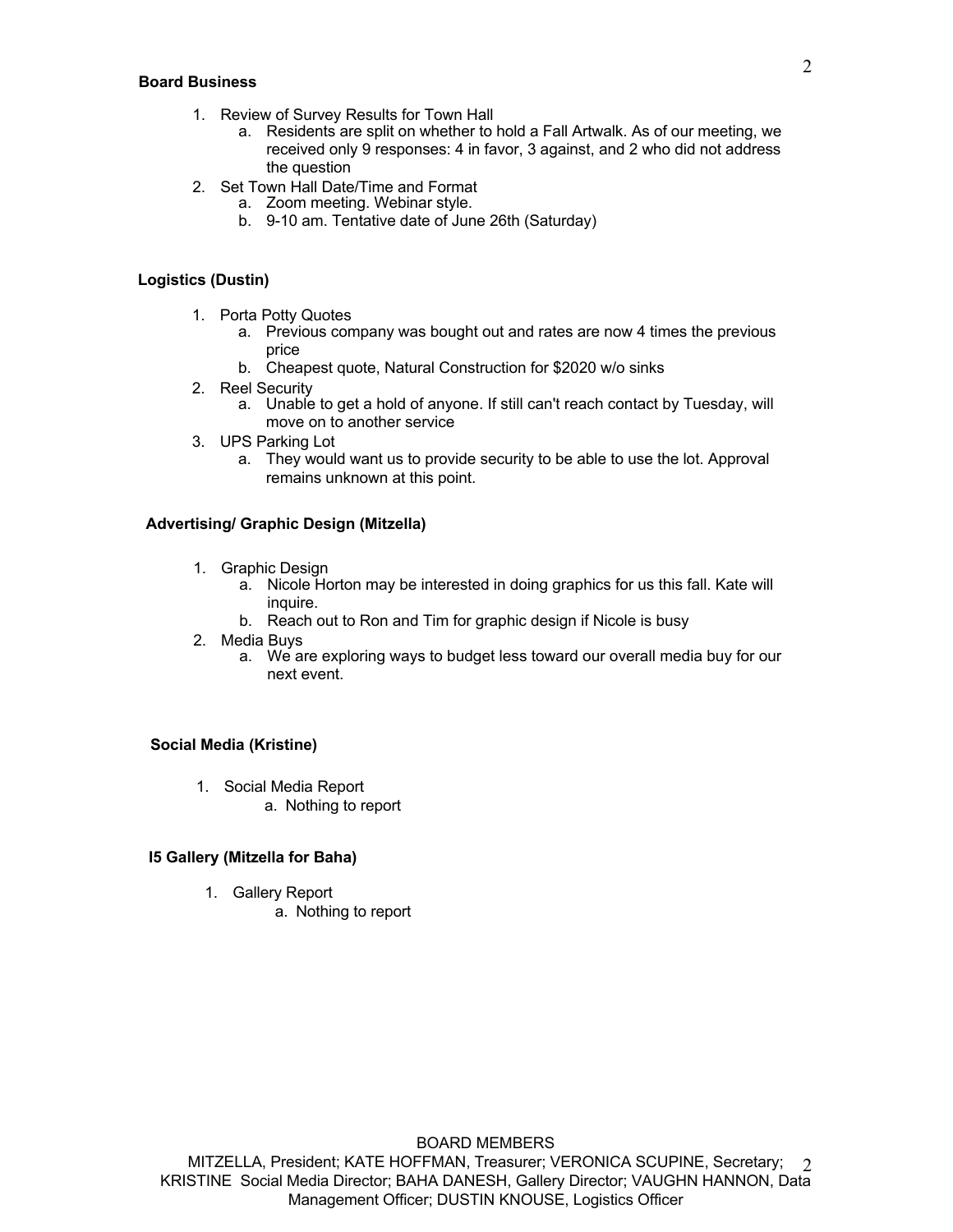#### **Data Management (Vaughn)**

- 1. Website
	- a. Donation Button
		- i. Vaughn will add link on the mission statement page

#### **Communications (Kate & Veronica)**

- 1. Communications Report
- a. Veronica has been given access to Constant Contact and will meet with Kate to start learning how we use the program. Veronica has started shadowing Kate on the info@breweryartwalk email address as a precursor to assuming those duties
- b. The info line received three emails in response to the Message From The President Newsletter that was sent out earlier in the week, all of a positive in nature

#### **Action Items:**

- Ask Baha to speak with Zach about his availability for art cop
- Kristine is going to give information for a new PR platform: Cision
- Kate and Mitzella to follow up with SBA Loan Documentation
- Dustin will work on "Our Story" for a fundraising campaign
- Kate will investigate our options for a new food truck organizer
- Kate will send out an invite for the Town Hall meeting
- Dustin will continue to follow up with UPS
- Dustin will continue to follow up with Reel Security
- Kate will reach out to Nicole about graphic design
- Vaughn will move the donate button to the mission statement page
- Veronica will make corrections to the May minutes per board feedback